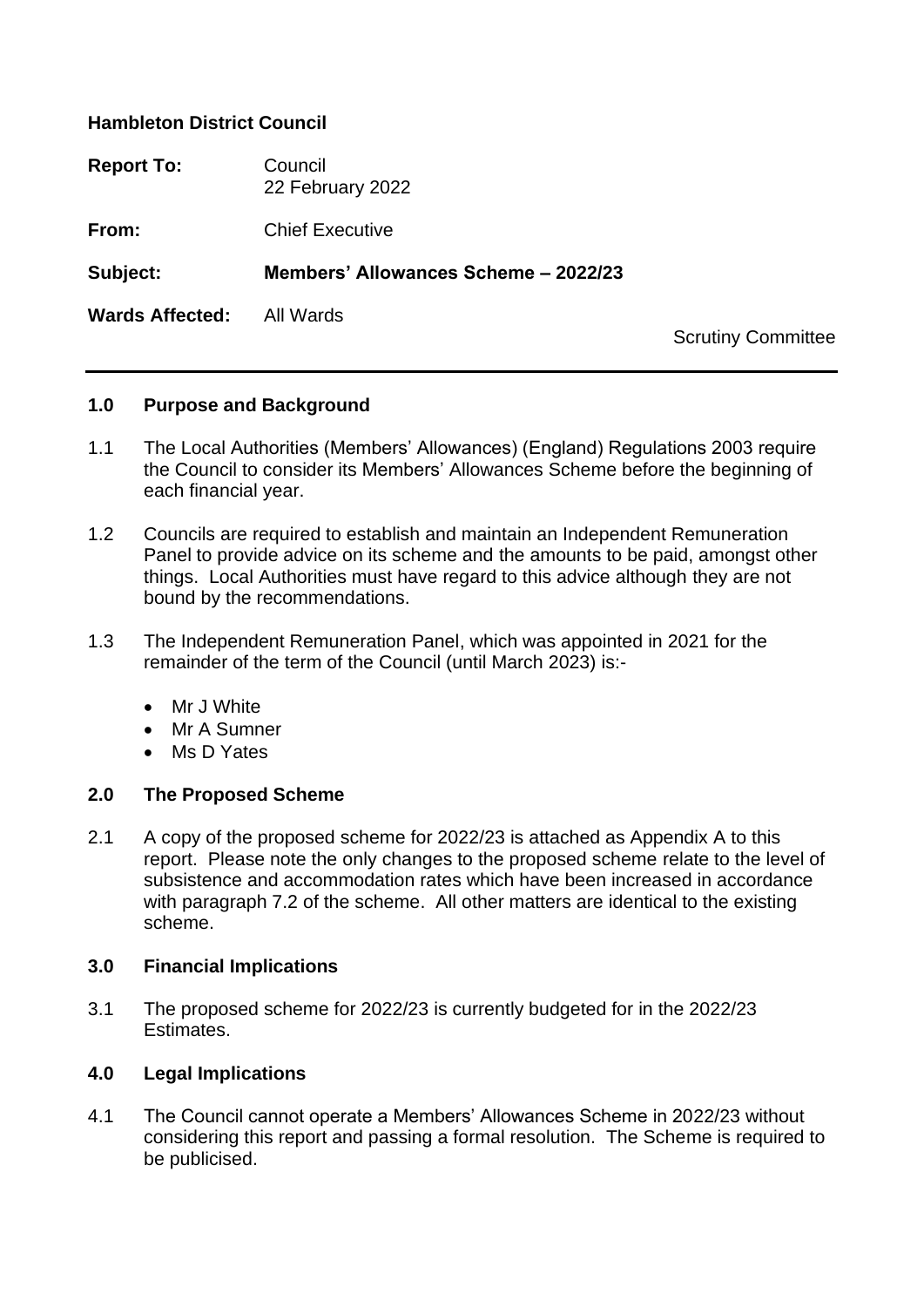4.2 The Local Authorities (Members' Allowances) (England) Regulations 2003 require the Council to establish and have regard to recommendations of the Independent Remuneration Panel.

### **5.0 Equalities / Diversity Issues**

5.1 The Scheme continues to make provision for carers.

### **6.0 Risk Implications**

6.1 There are no risk management issues relevant to this report.

### **7.0 Recommendations**

7.1 It is recommended that Council approves the Members' Allowances Scheme as attached at 'Appendix A' of this report for the year 2022/23.

Justin Ives Chief Executive

| <b>Background papers:</b> | <b>None</b>            |
|---------------------------|------------------------|
| <b>Author ref:</b>        | JI.                    |
| <b>Contact:</b>           | Dr Justin Ives         |
|                           | <b>Chief Executive</b> |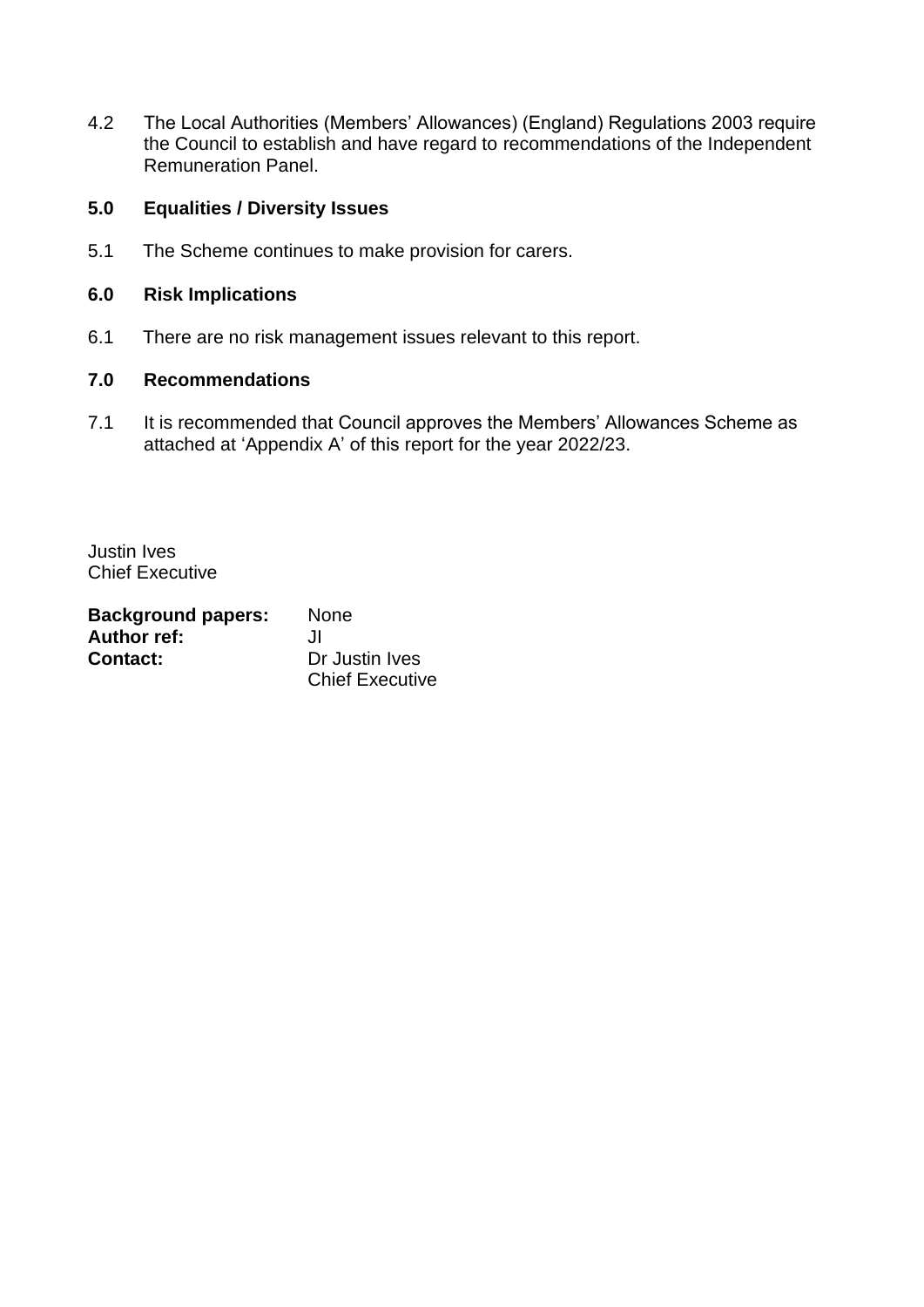**HAMBLETON DISTRICT COUNCIL** 

### **Members' Allowances Scheme 2022/23**

### **1.0 Introduction**

- 1.1 This Scheme has been adopted for the purposes of the Local Authorities (Members' Allowances)(England) Regulations 2003 ("the Regulations").
- 1.2 The Scheme shall continue in force until amended or revoked by the Council.
- 1.3 The Scheme will apply to all Members of the Council.
- 1.4 All Allowances shall be payable for the period from 1 April 2022 until 31 March 2023 unless specified otherwise.
- 1.5 A Member may by notice in writing to the Chief Executive elect to forego his/her entitlement or any part of his/her entitlement to Allowances.

### **2.0 Basic Allowances**

- 2.1 A Basic Allowance as set out in the Annex to this Scheme shall be payable to each elected Member of the Council. The Allowance shall be the same for each elected Member.
- 2.2 Where the term of office of a Member begins or ends otherwise than at the beginning or end of a year his/her entitlement shall be to payment of such part of the Basic Allowance as bears to the whole the same proportion as the number of days during which his term of office as Member subsists bears to the number of days in that year.

### **3.0 Special Responsibility Allowance**

3.1 The Special Responsibility Allowances set out in the Annex to this Scheme shall be payable to the following elected Members in addition to the Basic Allowance:-

Leader Deputy Leader Chairman of Council Minority Party Leader (only applicable to a group of 5 or more Members) Chairman of the Audit, Governance and Standards Committee Chairman of Planning Committee Vice-Chairman of Planning Committee Members of Planning Committee Chairman of Scrutiny Committee Chairman of Licensing Committee Cabinet Member

3.2 A "Minority Party Leader" is a leader of a political group which is not the controlling group as defined in Regulation 5(2) of the Regulations.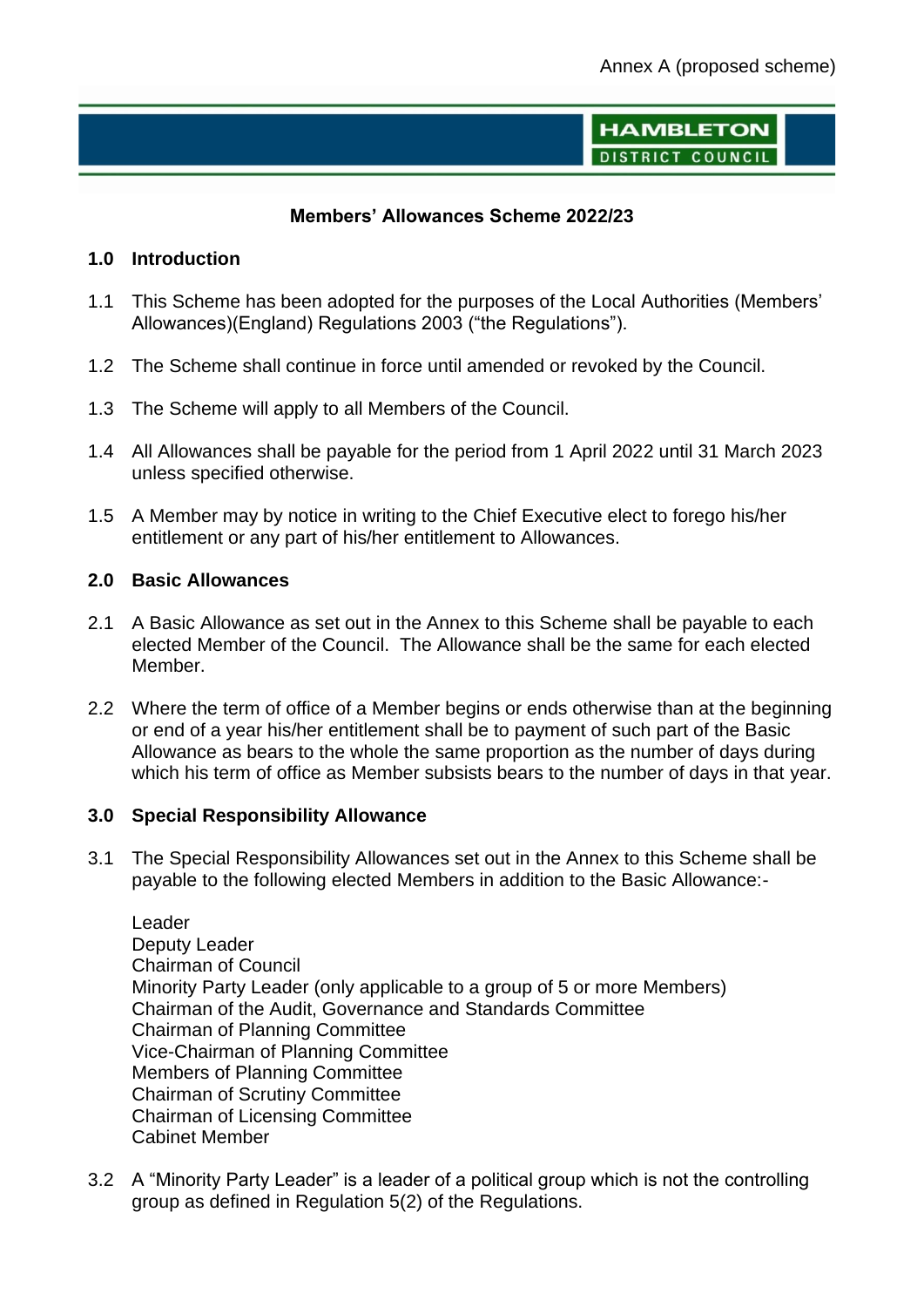3.3 Where a Member does not have throughout the whole of the year any special responsibilities as entitle him/her to a Special Responsibility Allowance, his/her entitlement shall be to payment of such part of the Special Responsibility Allowance as bears to the whole the same proportion as the number of days during which he/she has such special responsibilities bears to the number of days in that year.

# **4.0 Dependant' Carer's Allowance**

- 4.1 The Dependant Carer's Allowance set out in the Annex to this Scheme shall be payable to all elected Members in respect of such expenses of arranging for the care of their children or dependants as are necessarily incurred in respect of:-
	- (a) the attendance at a meeting of the Council or of any Committee or Sub-Committee of the Council, or of any body to which the Council makes appointments or nominations, or of any Committee or Sub-Committee of such a body;
	- (b) the attendance at any other meeting, the holding of which is authorised by the Council, or a Committee or Sub-Committee of the Council or a Joint Committee of the Council and one or more Local Authorities within the meaning of Section 270(1) of the Local Government Act 1972, or a Sub-Committee of such a Joint Committee, provided that:-
		- (i) where the Council is divided into two or more political groups it is a meeting to which Members of at least two such groups have been invited; or
		- (ii) if the Council is not so divided, it is a meeting to which at least two Members of the Council have been invited;
	- (c) the attendance at a meeting of any association of Authorities of which the Council is a member;
	- (d) the attendance at a meeting of the Executive or a meeting of any of its Committees;
	- (e) the performance of any duty in connection with the discharge of any function of the Authority conferred by or under any enactment and empowering or requiring the Council to inspect or authorise the inspection of premises;
	- (f) attendance at:-
		- (i) meetings of Parish Councils;
		- (ii) meetings of a public nature where attendance is of value in carrying out the Members' community role;
		- (iii) meetings with constituents;

where the meeting is within the Members' Ward, undertaken as part of the Members' duties and the expenses are not reimbursed from some other source;

(g) attendance at any meeting arranged by any other body on which the Member represents the Council where that other body is not reimbursing the Member.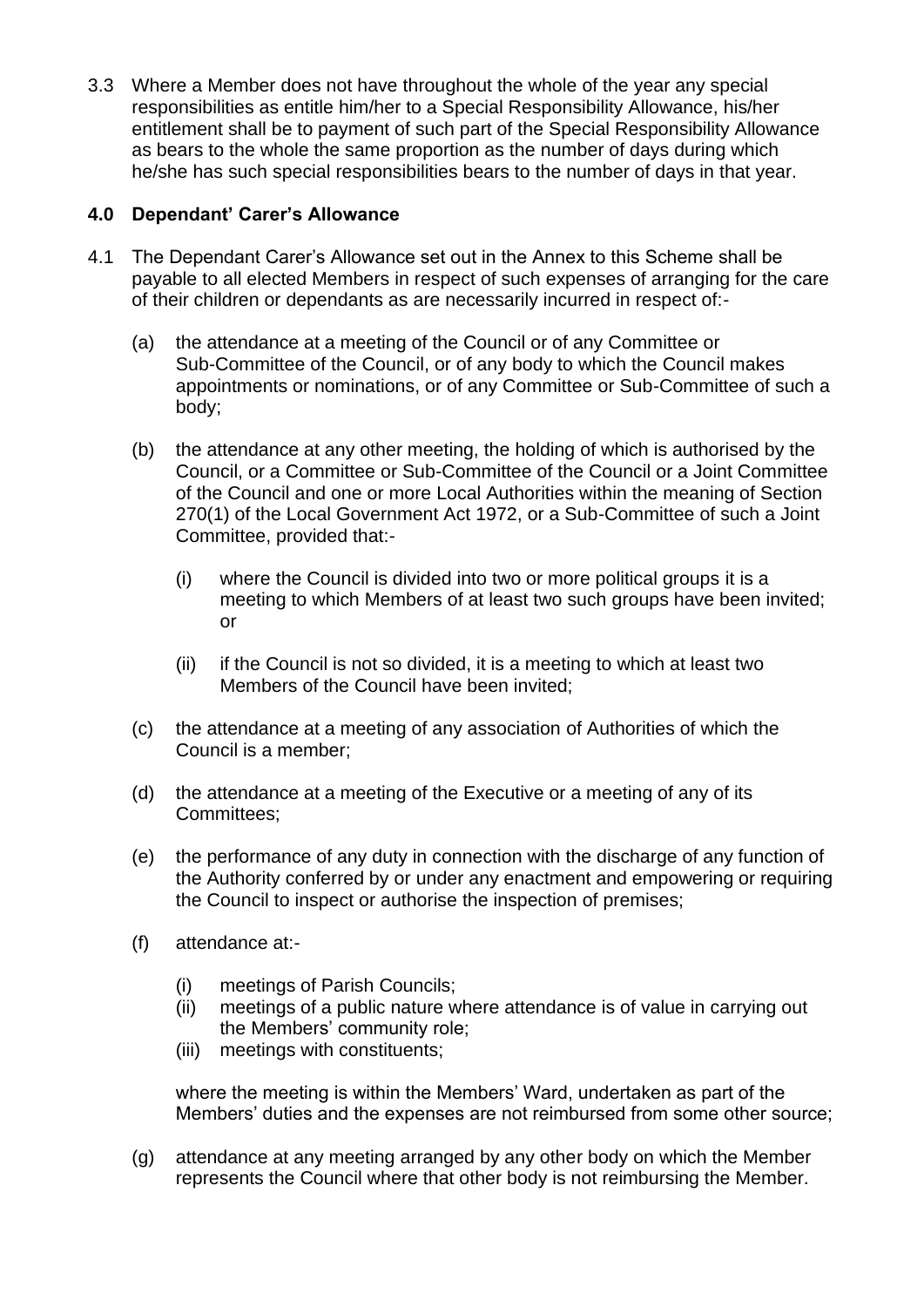4.2 For the purposes of this Section, "Authority" means an Authority of any description specified in sub-paragraphs (a) to (c) of Regulation 3(1) of the Regulations.

## **5.0 Travelling, Subsistence and Accommodation Allowance**

- 5.1 The Travelling, Subsistence and Accommodation Allowance set out in the Annex of this Scheme as amended from time to time by Section 7 of the Scheme shall be payable to all Members and Independent Persons in respect of:-
	- (a) the attendance at a meeting of the Council or of any Committee or Sub-Committee of the Council, or of any other body to which the Council makes appointments or nominations, or of any Committee or Sub-Committee of such a body;
	- (b) the attendance at any other meeting, the holding of which is authorised by the Council, or a Committee or Sub-Committee of the Council, or a Joint Committee of the Council and one or more Local Authorities within the meaning of Section 270(1) of the Local Government Act 1972, or a Sub-Committee of such a Joint Committee provided that:-
		- (i) where the Council is divided into two or more political groups it is a meeting to which Members of at least two such groups have been invited; or
		- (ii) if the Council is not so divided, it is a meeting to which at least two Members of the Council have been invited;
	- (c) the attendance at a meeting of any association of Authorities of which the Council is a member;
	- (d) the attendance at a meeting of the Executive or a meeting of any of its Committees;
	- (e) the performance of any duty in connection with the discharge of any function of the Authority conferred by or under any enactment and empowering or requiring the Council to inspect or authorise the inspection of premises;
	- (f) attendance at:-
		- (i) meetings of Parish Councils;
		- (ii) meetings of a public nature where attendance is of value in carrying out the Members' community role;
		- (iii) meetings with constituents;

where the meeting is within the Members' Ward, undertaken as part of the Members' duties and the expenses are not reimbursed from some other source;

(g) attendance at any meeting arranged by any other body on which the Member represents the Council where that other body is not reimbursing the Member.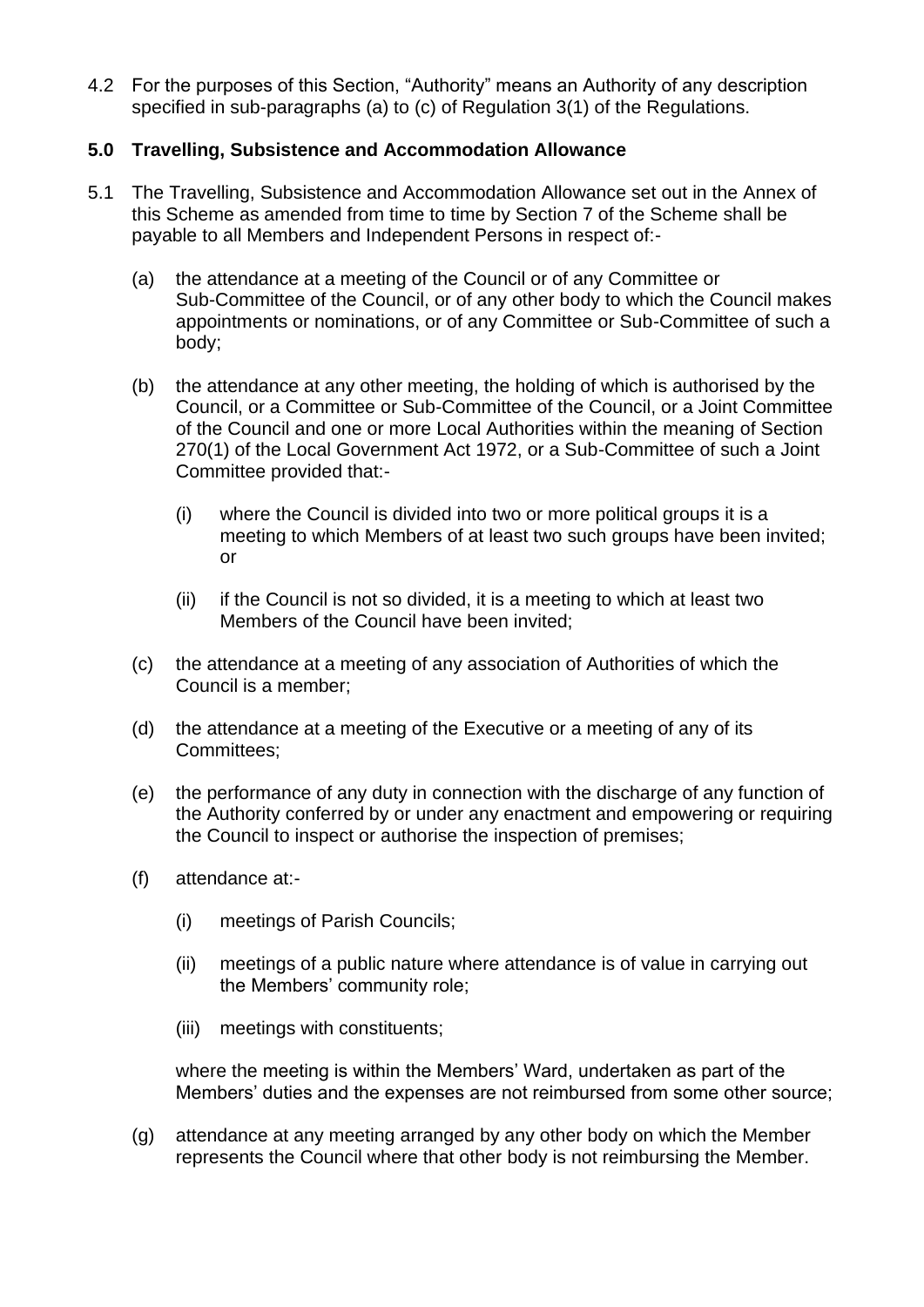5.2 For the purposes of this Section a Member of a Committee or Sub-Committee of the Council is to be treated as a Member of the Council.

## **6.0 Independent Persons**

- 6.1 An Independent Person's Allowance as set out in the Annex to this Schedule (as amended from time to time) shall be payable to the Independent Person(s) appointed by the Council.
- 6.2 Where the appointment of the Independent Person begins or ends otherwise than at the beginning or end of a year his/her entitlement shall be payment of such part of the Independent Person's Allowance as bears to the whole the same proportion as the number of days during which his/her appointment subsists bears to the number of days in that year.

# **7.0 Adjustment of Allowances**

- 7.1 Subject to 7.2 all Allowances shall be adjusted with effect from 1 April 2019 and from each subsequent 1 April for the following years in line with any increase agreed locally for staff for that year, excluding any performance related pay.
- 7.2 All Travelling, Subsistence and Accommodation Allowances shall be adjusted from time to time to ensure that they are the same as the equivalent allowance for officers of the Council.

# **8.0 Claims and Payments**

- 8.1 Claims for payment of Allowances shall be made in writing within one month of the date on which entitlement to the Allowances arises.
- 8.2 Payment for Basic, Special Responsibility and Independent Persons' Allowances shall be made in equal monthly instalments on the  $25<sup>th</sup>$  day of the relevant month.
- 8.3 Dependant Carer's Allowance and Travelling, Subsistence and Accommodation Allowance will be paid within one month of receipt of a valid claim.
- 8.4 Where payment of any Allowance has already been made in respect of any period during which the Member concerned is:-
	- (a) suspended or partially suspended from his responsibilities or duties as a Member of the Council in accordance with Part III of the Local Government Act 2000 or regulations made under that Part;
	- (b) ceases to be a Member of the Council; or
	- (c) is in any other way not entitled to receive the Allowance in respect of that period such part of the Allowance as relates to any such period shall be repaid to the Council.
- 8.5 Where a Member is also a member of another Authority that Member shall not receive Allowances under this Scheme if he/she is receiving an Allowance from the other Authority in respect of the same duties.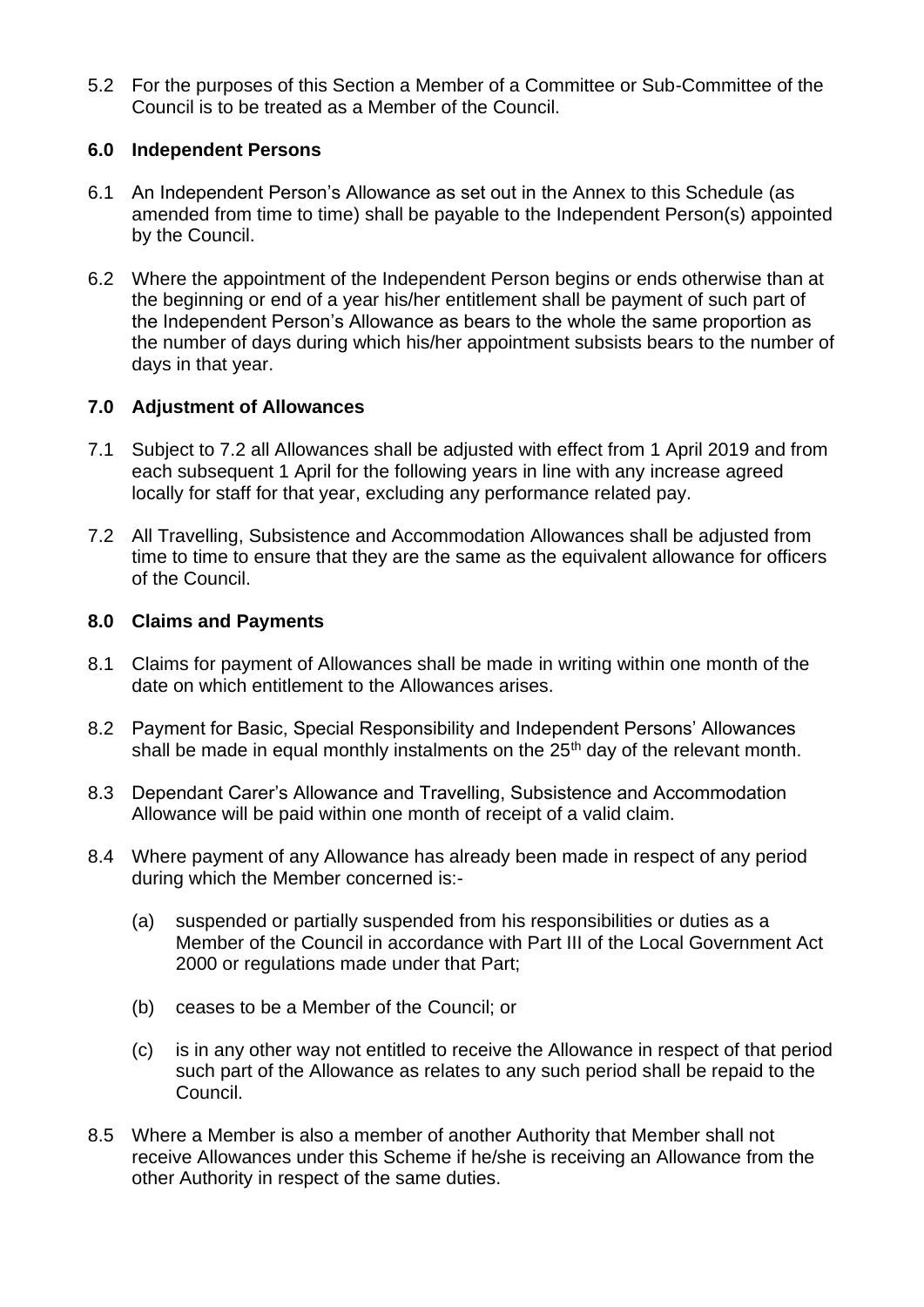# **Payable with effect from 1 April 2022**

### **Attendance Allowances 2022/23**

Members are entitled to receive allowances and expenses when undertaking their duties as Councillors.

The Scheme comprises:-

- a basic allowance per Member;
- additional allowances based on the special responsibilities that some Members have;
- travel and subsistence allowances.

The Scheme is as follows:-

|                                                                            | Quantum | <b>Payment</b><br>£                                                                     |
|----------------------------------------------------------------------------|---------|-----------------------------------------------------------------------------------------|
| <b>Basic</b>                                                               | N/A     | 6,958                                                                                   |
| Leader*                                                                    | 5.00    | 34,790                                                                                  |
| Deputy Leader*                                                             | 2.50    | 17,395                                                                                  |
| <b>Chairman of Council</b>                                                 | 0.75    | 5,219                                                                                   |
| Minority Group Leader (only applicable to a group<br>of 5 or more Members) | 0.25    | 1,740                                                                                   |
| <b>Chairman of Planning Committee</b>                                      | 1.5     | 10,437                                                                                  |
| Vice-Chairman of Planning Committee                                        | 1       | 6,958                                                                                   |
| <b>Planning Committee Member</b>                                           | 0.25    | 1,740                                                                                   |
| Chairman of Audit, Governance and Standards<br>Committee                   | 0.25    | 1,740                                                                                   |
| <b>Chairman of Scrutiny Committee</b>                                      | 0.25    | 1,740                                                                                   |
| <b>Chairman of Licensing Committee</b>                                     | 0.25    | 1,740                                                                                   |
| <b>Cabinet Member</b>                                                      | 1.50    | 10,437                                                                                  |
| Dependant Carer's Allowance                                                |         | National minimum<br>wage (currently<br>£9.00) with a<br>maximum of 10<br>hours per week |
| <b>Independent Persons</b>                                                 |         | 256                                                                                     |

\*Subject to a review each year (or as required) by the Independent Remuneration Panel.

All Members will receive the Basic Allowance. Those with special responsibilities will receive the Allowances indicated in addition to the Basic Allowance. The Special Responsibility Allowance will be the Basic Allowance multiplied by the Quantum indicated for that Special Responsibility Allowance.

No Member can receive more than one Special Responsibility Allowance.